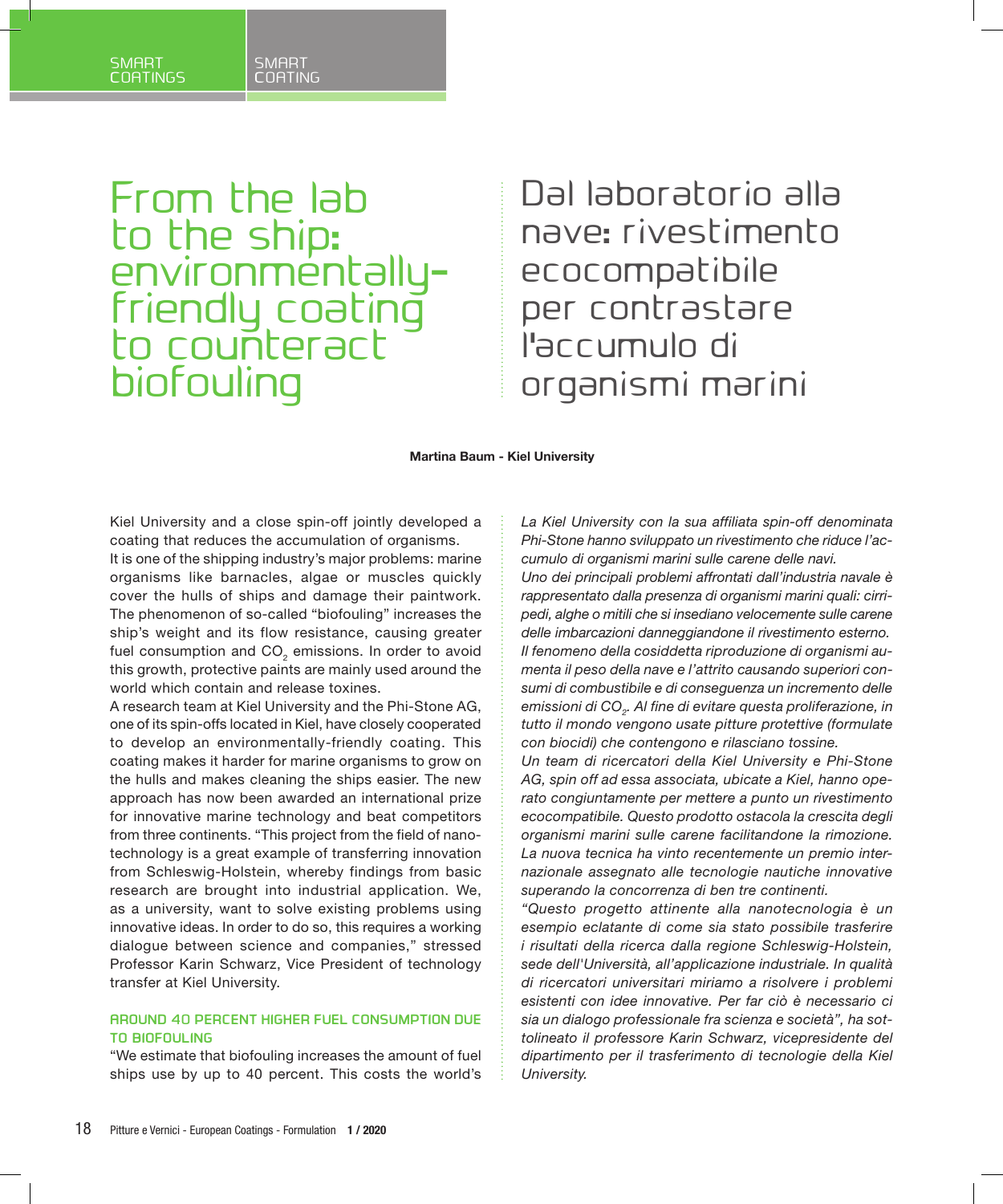transport industry over 150 billion US dollars per year and causes unnecessary environmental pollution," added Iris Hölken, Board Member of Phi-Stone. On top of that, cleaning and maintenance increases considerably, in terms of removing the barnacles and other organisms attached to the hulls and repainting. Many of the existing



protective paints have already been forbidden due to their massive polluting effects.

This includes organotin paints like TBT (tributyltin). Also copper-based compounds are expected to be prohibited, which will drastically increase the need for environmentallyfriendly and long-lasting coatings for ships.

# **LONGER-LASTING AND MORE ENVIRONMENTALLY-FRIENDLY**

The coating developed in close collaboration by the scientists from Kiel University and Phi-Stone is both environmentally-friendly and long-lasting. The product requires no solvents and does not release any pollutants into the sea - unlike the widespread self-polishing coatings which mostly contain copper.

These are gradually removed when the ship moves through the water and continuously release poisonous substances.

The smooth surface of the new coating developed in Kiel makes it harder for organisms to attach themselves to the hulls and destroy the paintwork. "This means that the bio-corrosion-resistant paint lasts longer and barnacles or muscles can be brushed off quickly and easily," explains Dr Martina Baum, technical biologist from Professor Rainer Adelung's Functional Nanomaterials working group, which is where the original idea for the coating arose several years ago.

Together with her then-doctoral researcher, materials scientist Iris Hölken, Baum investigated the growthreduction properties of a polymer composite, which was

# **INCREMENTO DEI CONSUMI DI COMBUSTIBILE PARI A CIRCA**

**IL 40% A CAUSA DELLA RIPRODUZIONE DEGLI ORGANISMI** *"Stimiamo che la riproduzione di organismi aumenti la quantità di combustibile utilizzato dalle navi di circa il 40%. Questo costa all'industria mondiale dei trasporti circa 150 miliardi di dollari US all'anno causando un inquinamento di grandi pro-*



*porzioni", ha aggiunto Iris Hölken, Consigliere della spin-off Phi-Stone. Oltre a questo, la pulizia e la manutenzione aumentano in modo considerevole, in termini di rimozione dei cirripedi e di altri organismi che si insediano sulle carene, e di riverniciatura. Molte delle pitture protettive esistenti sono già state bandite per il loro massiccio effetto inquinante. Fra queste si citano le pitture organostagno come il TBT (tributilstagno). I composti a base di rame dovrebbero essere banditi, accentuando drasticamente in questo modo l'esigenza di produrre nuovi rivestimenti ecocompatibili e di lunga durata per imbarcazioni.*

## **PIÙ DUREVOLI NEL TEMPO ED ECOCOMPATIBILI**

*Il rivestimento sviluppato in partnership dagli scienziati della Kiel University e Phi-Stone è ecocompatibile e duraturo. Il prodotto non richiede solventi e non rilascia inquinanti nel mare, diversamente dai rivestimenti auto-leviganti molto diffusi che per la maggior parte di essi contengono rame. Questi vengono rimossi gradualmente quando la nave entra in movimento nell'acqua rilasciando continuamente sostanze inquinanti. La superficie levigata del nuovo rivestimento sviluppato a Kiel, ostacola gli organismi che tendono ad insediarsi sulle carene danneggiando il lavoro di verniciatura. "Questo significa che la pittura resistente alla corrosione di origine naturale dura di più e che i cirripedi e i mitili possono essere rimossi facilmente e velocemente", ha spiegato la Dottoressa Martina Baum, biologa esperta del gruppo di lavoro sui nanomateriali funzionali del Professor Rainer Adelung, lo stesso gruppo che ha dato vita all'idea di questo rivestimento diversi anni fa.*